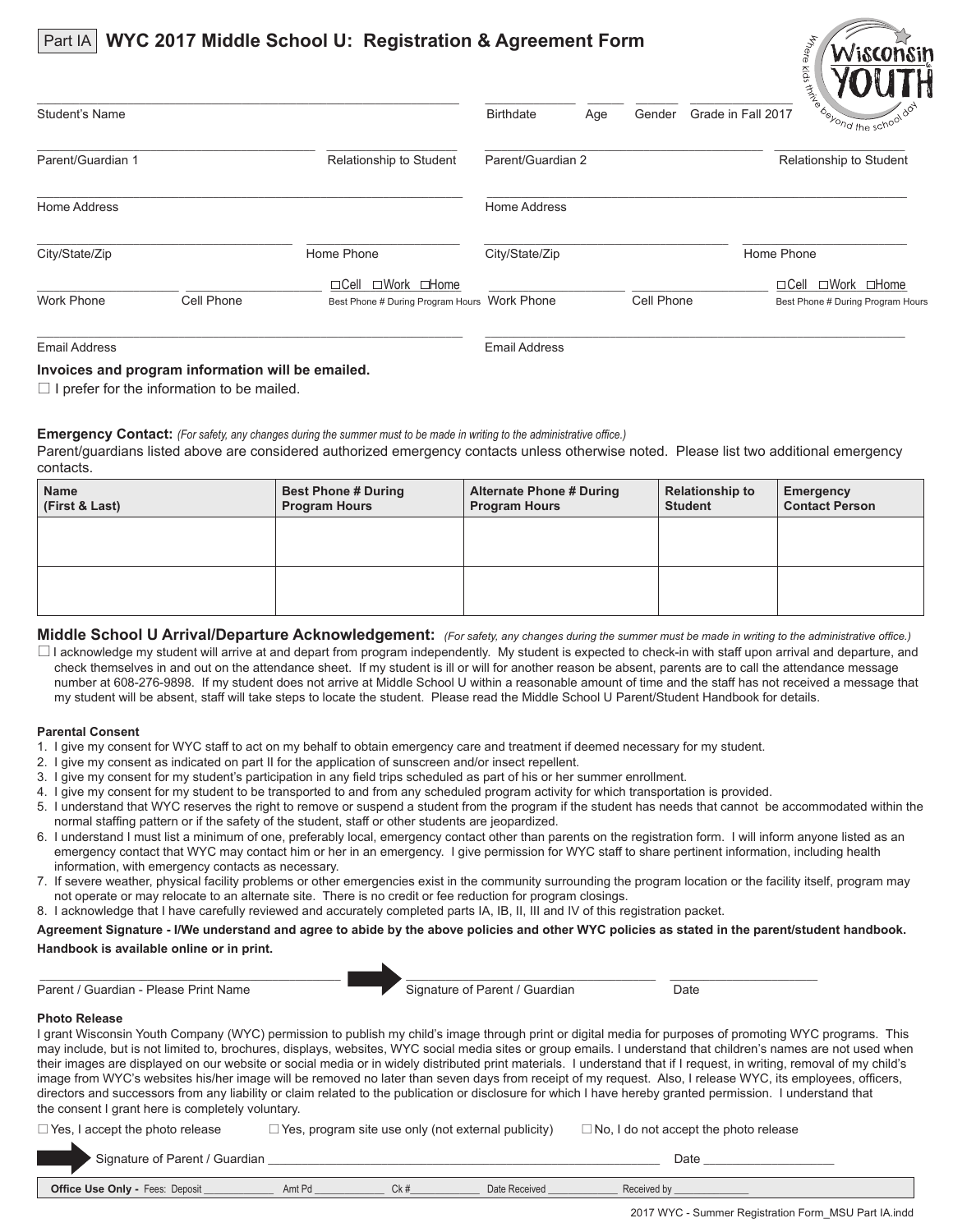# Part IB **WI Youth Company Summer 2020: Course Selection Form Middle School U - Madison**



Child's Name: \_\_\_\_\_\_\_\_\_\_\_\_\_\_\_\_\_\_\_\_\_\_\_\_\_\_\_\_\_\_\_\_\_\_\_\_\_\_\_\_\_\_\_\_\_\_\_\_\_\_\_\_\_ Date of Birth: \_\_\_\_\_\_\_\_\_\_\_\_\_\_\_\_\_\_\_\_\_\_\_\_\_\_\_\_\_

**Directions:** Check the box of desired course for each week(s). You will be contacted if a course is waitlisted or cancelled. Note: No courses July 3. \$25 deposit per course is required at the time of registration.

| <b>Dates</b>                         |                                                                                                                           | <b>Morning Courses</b><br>9 a.m.-Noon                                                                                                                                        | Fee                                                         |                                            | <b>All Day Courses</b><br>9 a.m.-4 p.m. | Fee   |                                                | <b>Afternoon Courses</b><br>$1-4$ p.m.                                                                                                                                      | Fee                                                         |
|--------------------------------------|---------------------------------------------------------------------------------------------------------------------------|------------------------------------------------------------------------------------------------------------------------------------------------------------------------------|-------------------------------------------------------------|--------------------------------------------|-----------------------------------------|-------|------------------------------------------------|-----------------------------------------------------------------------------------------------------------------------------------------------------------------------------|-------------------------------------------------------------|
| June 15-19                           | □<br>$\Box$<br>$\Box$<br>$\Box$<br>$\Box$<br>$\Box$                                                                       | Lego Robotics<br>Word Art<br>Painting<br><b>Field Sports</b><br>Glass Mosaics<br><b>UW Science</b>                                                                           | \$105<br>\$110<br>\$110<br>\$110<br>\$175<br>\$110          | $\Box$                                     | <b>Bus Stops Here</b>                   | \$235 | □<br>□<br>$\Box$<br>□<br>□<br>□                | Gym Games & Sports<br>Hands-on Science<br><b>Fantasy Board Games</b><br><b>Mixed Media Art</b><br>Rock Climbing<br>Disc Golf & Ultimate                                     | \$110<br>\$100<br>\$90<br>\$115<br>\$165<br>\$110           |
| <b>June 22-26</b>                    | $\Box$<br>$\Box$<br>$\Box$<br>$\Box$<br>$\Box$<br>$\Box$<br>$\Box$                                                        | <b>Babysitter Training</b><br>Disc Golf & Ultimate<br><b>Baking Cakes &amp; Cupcakes</b><br><b>Comic Writing &amp; Design</b><br><b>Popular Sports</b><br>Fishing<br>Drawing | \$165<br>\$110<br>\$110<br>\$100<br>\$110<br>\$130<br>\$100 | □                                          | <b>Bus Stops Here</b>                   | \$235 | □<br>□<br>□<br>□<br>$\Box$<br>$\Box$<br>□      | <b>Ecosystem Exploration</b><br><b>Cake Decorating</b><br>RPG Mini Figure Painting<br><b>Mixed Media Art</b><br>Golf<br><b>Biking Madison 101</b><br><b>Find Your Voice</b> | \$110<br>\$110<br>\$115<br>\$115<br>\$120<br>\$120<br>\$100 |
| June 29-July 2<br>(no course<br>7/3) | □<br>$\Box$<br>$\Box$<br>$\Box$<br>$\Box$<br>$\Box$                                                                       | Archery<br>Golf<br>Dungeon Master Basics<br><b>Madcity Quest</b><br>Intro to Cooking<br>Jewelry Making                                                                       | \$90<br>\$95<br>\$90<br>\$115<br>\$90<br>\$100              | □                                          | <b>Biking Madison 102</b>               | \$225 | □<br>□<br>$\Box$<br>□<br>□<br>□                | Archery<br>Nature Art<br>Rocketry<br>Soaps, Lotions & More<br>Chef's Challenge 1<br>Fencing                                                                                 | \$90<br>\$100<br>\$95<br>\$100<br>\$90<br>\$100             |
| <b>July 6-10</b>                     | $\Box$<br>$\Box$<br>$\Box$<br>$\Box$<br>$\Box$<br>$\Box$<br>$\Box$                                                        | Archery<br>Mad Flavor Town<br><b>Machine Sewing</b><br><b>Babysitter Training</b><br><b>Sculpture Arts</b><br>Drawing<br>Intro to Sign Language                              | \$105<br>\$120<br>\$115<br>\$165<br>\$110<br>\$100<br>\$100 |                                            | □   Aquatic Adventures                  | \$295 | □<br>□<br>$\Box$<br>$\Box$<br>□<br>□<br>□      | Archery<br><b>Rock Climbing</b><br><b>Sweet Treats</b><br>Yoga & Mindfulness<br><b>Role Playing Games</b><br>Ink Printing & Design<br>Lego Robotics                         | \$105<br>\$165<br>\$105<br>\$95<br>\$90<br>\$110<br>\$105   |
| <b>July 13-17</b>                    | □<br>$\Box$<br>$\Box$<br>$\Box$<br>□<br>$\Box$<br>$\Box$                                                                  | <b>Cooking Skills</b><br>Glass Fusing<br><b>Digital Animation</b><br>Jewelry Making<br>Soaps Lotions & More<br><b>Obstacles &amp; Relays</b><br>Board & Card Games           | \$105<br>\$175<br>\$105<br>\$110<br>\$110<br>\$110<br>\$90  | $\Box$                                     | <b>Wisconsin Rocks</b>                  | \$260 | □<br>$\Box$<br>□<br>□<br>$\Box$<br>□<br>□      | Chef's Challenge 2<br><b>Fitness Fun</b><br><b>Ceramics &amp; Pottery</b><br>Film Making<br>Chess<br>Wonderful World of Water<br><b>Chain Reaction Contraption</b>          | \$105<br>\$110<br>\$115<br>\$110<br>\$90<br>\$120<br>\$105  |
| <b>July 20-24</b>                    | $\Box$<br>□<br>□<br>□<br>$\Box$<br>$\Box$<br>$\Box$                                                                       | World of Sports<br>Comic Writing & Design<br><b>Stained Glass</b><br>Ink Printing & Design<br><b>Strategy Board Games</b><br><b>Healthy Cooking</b><br>Drawing               | \$110<br>\$100<br>\$195<br>\$110<br>\$90<br>\$105<br>\$100  | $\Box$                                     | <b>Aerial Adventures</b>                | \$315 | □<br>□<br>□<br>□<br>$\Box$<br>□<br>□           | Vegetarian Cooking<br>Work it at the Y<br>Programming with Micro:bit<br>RPG Mini Figure Painting<br>Maker's Space<br><b>Circus Skills</b><br>Lego Robotics                  | \$105<br>\$120<br>\$185<br>\$115<br>\$105<br>\$100<br>\$105 |
| <b>July 27-31</b>                    | $\Box$<br>□<br>$\Box$<br>$\Box$<br>$\Box$<br>$\Box$<br>$\Box$                                                             | Archery<br><b>Baking From Scratch</b><br>Fencing<br>Anime & Manga<br>Word Art<br>Sculpture Arts<br>Larping                                                                   | \$105<br>\$110<br>\$110<br>\$110<br>\$110<br>\$110<br>\$110 | □                                          | Hiking, Swimming & Kayaking             | \$275 | □<br>$\Box$<br>□<br>$\Box$<br>$\Box$<br>□<br>□ | Archery<br>Web Design<br>Ceramics & Pottery<br>Rocketry<br><b>Chain Reaction Contraption</b><br>Rock Climbing<br>Board & Card Games                                         | \$105<br>\$185<br>\$115<br>\$115<br>\$105<br>\$165<br>\$90  |
| August 3-7                           | □<br>$\Box$<br>$\Box$<br>$\Box$<br>□<br>$\Box$                                                                            | <b>Cooking Around the World</b><br>Dungeon Master Basics<br><b>Fantasy Board Games</b><br>Summer Sports & Games<br>Farm to Table: Harvesting<br>Marker's Space               | \$110<br>\$95<br>\$90<br>\$110<br>\$125<br>\$105            | $\Box$                                     | <b>Aerial Adventures</b>                | \$315 | ⊔<br>$\Box$<br>$\Box$<br>□<br>□<br>0           | <b>Wacky Workouts</b><br><b>Machine Sewing</b><br>Programming with Micro:bit<br>Art Around Town<br><b>Role Playing Games</b><br>Batik & Tie Dye                             | \$110<br>\$115<br>\$185<br>\$150<br>\$90<br>\$110           |
| August 10-14                         | $\Box$<br>$\Box$<br>$\Box$<br>□<br>$\Box$<br>$\Box$                                                                       | <b>Outdoor Sports &amp; Games</b><br>Rock Climbing<br>Jewelry Making<br>Chess<br>Anime & Manga<br>Art Around Town                                                            | \$110<br>\$165<br>\$110<br>\$90<br>\$110<br>\$150           | $\Box$                                     | Summer's End                            | \$280 | □<br>□<br>$\Box$<br>□<br>□<br>$\Box$           | <b>Team Games</b><br>Fencing<br>Rocketry<br>Word Art<br>Web Design<br><b>Digital Animation</b>                                                                              | \$110<br>\$110<br>\$115<br>\$110<br>\$185<br>\$105          |
| course week.                         | Reminder - The remaining amount of each course fee is due<br>Monday (5 p.m.) five business days prior to the start of the |                                                                                                                                                                              |                                                             | Total a.m., all-day & p.m. course deposits |                                         | \$    |                                                |                                                                                                                                                                             |                                                             |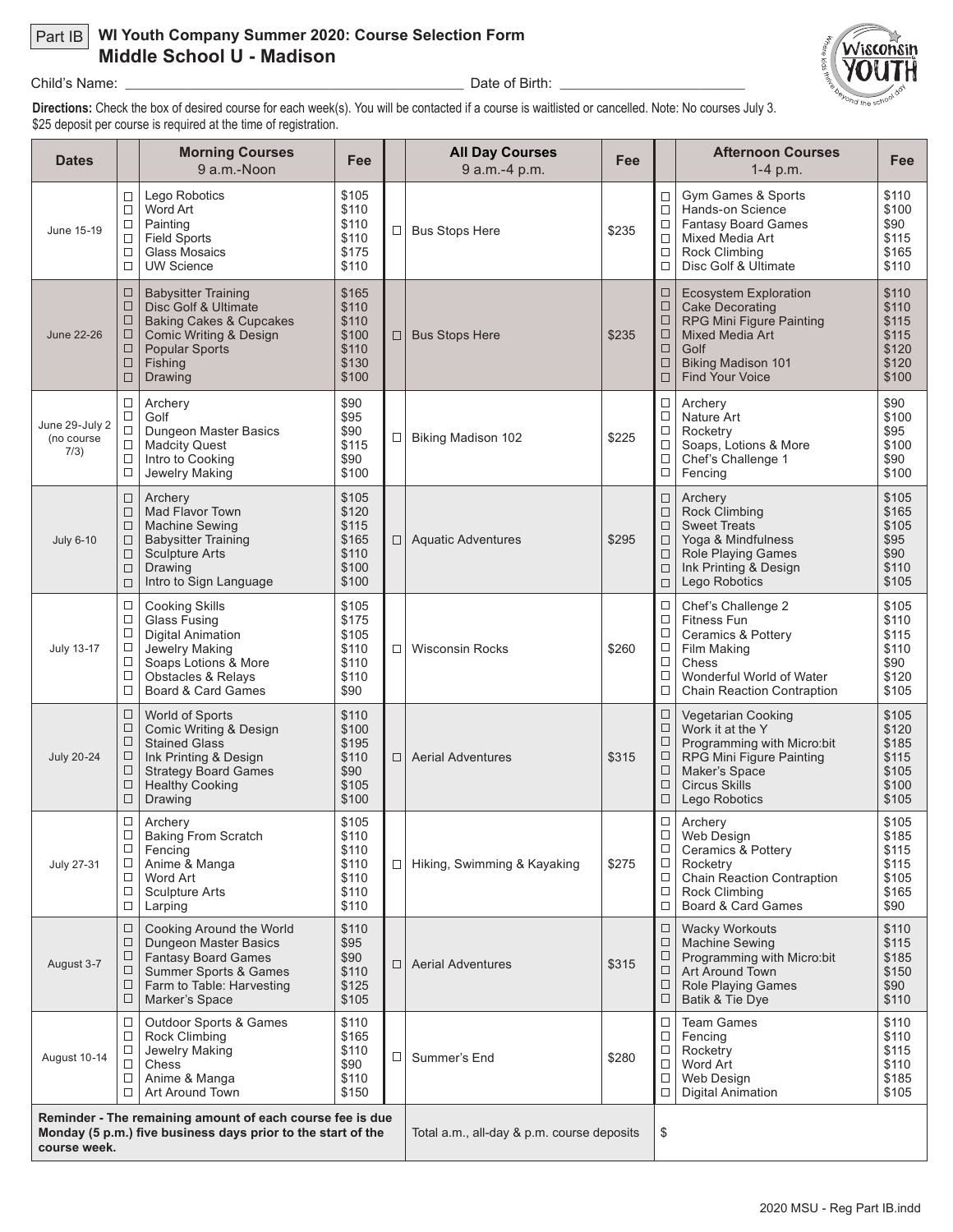# **Part II** WYC Health History & Emergency Care Plan Form

#### Page 1 of 2

Directions: Please complete this form in its entirety. A review by parents/guardians and staff is required annually. This form remains at your child's program during the hours your child is present in the care of Wisconsin Youth Company staff.



# **Child Information:**

| Child's Name (Last)                                                                                                                                                                                                                                                                                                                                                                                                                                             |     |         |     |     |     |                                                                                                                                                               |                                                 |     |     |     |
|-----------------------------------------------------------------------------------------------------------------------------------------------------------------------------------------------------------------------------------------------------------------------------------------------------------------------------------------------------------------------------------------------------------------------------------------------------------------|-----|---------|-----|-----|-----|---------------------------------------------------------------------------------------------------------------------------------------------------------------|-------------------------------------------------|-----|-----|-----|
|                                                                                                                                                                                                                                                                                                                                                                                                                                                                 |     | (First) |     |     |     | (Middle)                                                                                                                                                      | Birthdate (MM / DD / YYYY)                      |     |     |     |
| Home Address (Street, City, State, Zip Code)                                                                                                                                                                                                                                                                                                                                                                                                                    |     |         |     |     |     |                                                                                                                                                               | Date - First Day of Attendance (MM / DD / YYYY) |     |     |     |
| Parent Name (Last)                                                                                                                                                                                                                                                                                                                                                                                                                                              |     | (First) |     |     |     |                                                                                                                                                               | Best Phone # During Program Hours               |     |     |     |
| Address (if different from child's)                                                                                                                                                                                                                                                                                                                                                                                                                             |     |         |     |     |     |                                                                                                                                                               |                                                 |     |     |     |
| <b>Physician / Medical Facility Information:</b>                                                                                                                                                                                                                                                                                                                                                                                                                |     |         |     |     |     |                                                                                                                                                               |                                                 |     |     |     |
| Name of Physician                                                                                                                                                                                                                                                                                                                                                                                                                                               |     |         |     |     |     | Name, Address and Phone Number of Medical Facility                                                                                                            |                                                 |     |     |     |
|                                                                                                                                                                                                                                                                                                                                                                                                                                                                 |     |         |     |     |     |                                                                                                                                                               |                                                 |     |     |     |
| Immunization History: List the month/day/year the child received each of the following immunizations. Please fill in all empty boxes as required by state law. If you do not have an<br>immunization record for your child, contact your doctor or local public health department to obtain the records. Visit https://www.dhfswir.org/PR/clientSearch.do?language=en and enter your                                                                            |     |         |     |     |     |                                                                                                                                                               |                                                 |     |     |     |
| child's name and social security number for a state immunization record for your child.                                                                                                                                                                                                                                                                                                                                                                         | 1st | 2nd     | 3rd | 4th | 5th |                                                                                                                                                               | 1st                                             | 2nd | 3rd | 4th |
| <b>Vaccinations</b> - required for 5 years and older<br>DTP Diphtheria, Tetanus, Pertussis                                                                                                                                                                                                                                                                                                                                                                      |     |         |     |     |     | Vaccinations - required for 4 year olds<br>DTP Diphtheria, Tetanus, Pertussis                                                                                 |                                                 |     |     |     |
| Polio (IPV)                                                                                                                                                                                                                                                                                                                                                                                                                                                     |     |         |     |     |     | Polio (IPV)                                                                                                                                                   |                                                 |     |     |     |
| <b>Hepatitis B</b>                                                                                                                                                                                                                                                                                                                                                                                                                                              |     |         |     |     |     | Hepatitis B                                                                                                                                                   |                                                 |     |     |     |
| $\Box$ I do not authorize the use of sunscreen on my child during program hours.<br><b>Insect Repellent Authorization (Check 1 box):</b><br>$\Box$ I authorize WYC staff to apply Cutter Family Pump Spray (7% DEET) to my child as needed.<br>$\Box$ I will provide insect repellent for WYC staff to apply to my child as needed.<br>$\Box$ I do not authorize the use of insect repellent on my child during program hours.<br>Measles, Mumps, Rubella (MMR) |     |         |     |     |     | Measles, Mumps, Rubella (MMR)                                                                                                                                 |                                                 |     |     |     |
| Varicella (Chicken Pox)<br>Has the child had Varicella (chicken pox)<br>disease? If yes, vaccine not required.<br>Year:<br>If no or unsure, vaccine required.                                                                                                                                                                                                                                                                                                   |     |         |     |     |     | Varicella (Chicken Pox)<br>Has the child had Varicella (chicken pox)<br>disease? If yes, vaccine not required.<br>Year:<br>If no or unsure, vaccine required. |                                                 |     |     |     |
|                                                                                                                                                                                                                                                                                                                                                                                                                                                                 |     |         |     |     |     | Hib (Haemophilus Influenzea Type B)                                                                                                                           |                                                 |     |     |     |

For personal conviction reasons this child should not be immunized. *(List in chart above any immunizations already received.)*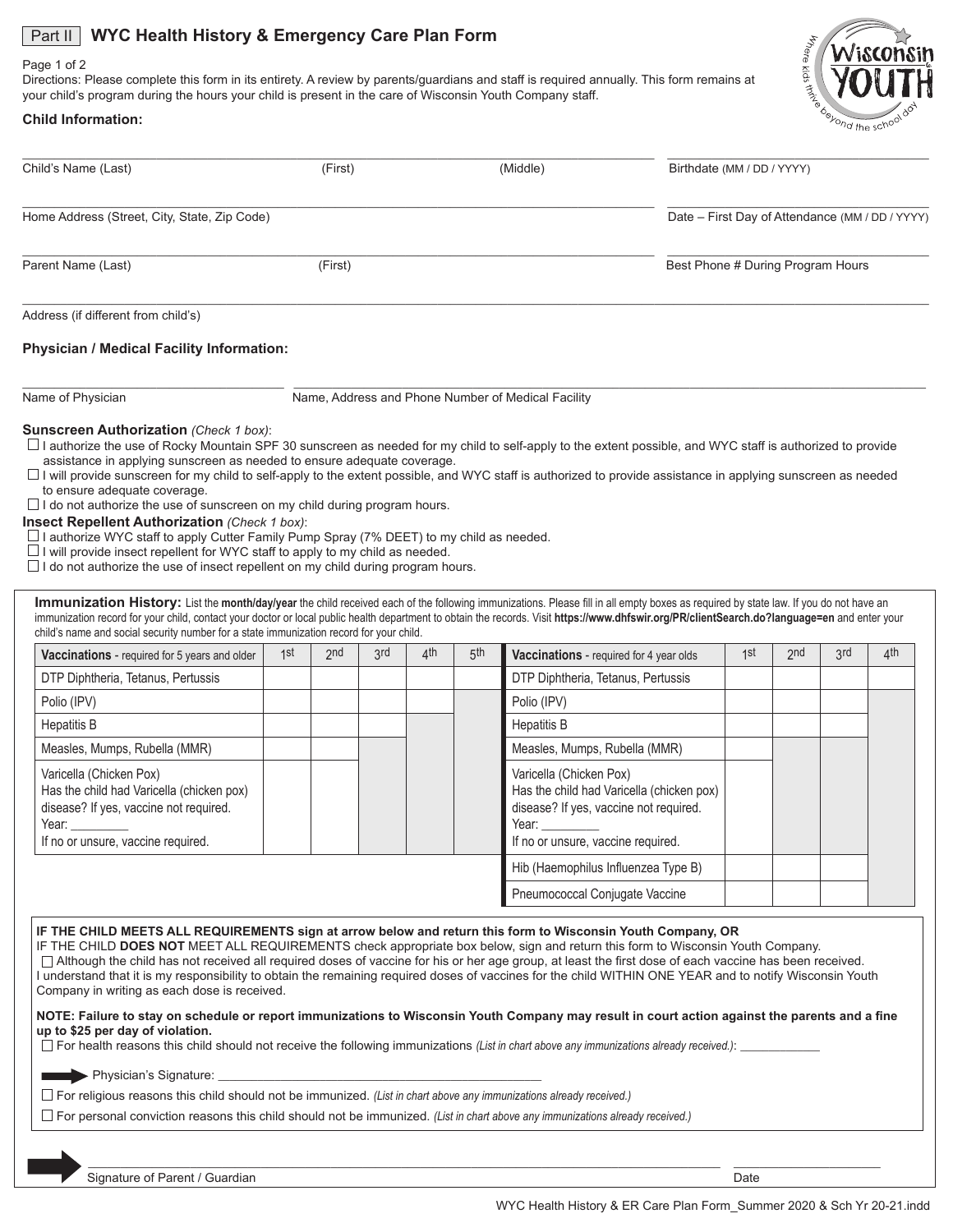### Page 2 of 2

Directions: Please complete this form in its entirety. A review by parents/guardians and staff is required annually. This form remains at your child's program during the hours your child is present in the care of Wisconsin Youth Company staff.



#### **Child Name:** \_\_\_\_\_\_\_\_\_\_\_\_\_\_\_\_\_\_\_\_\_\_\_\_\_\_\_\_\_\_\_\_\_\_\_\_\_\_\_\_\_\_\_\_\_\_\_\_\_\_\_\_\_\_\_\_\_\_\_\_\_\_\_\_\_\_\_\_\_\_\_\_

### **Program Participation**

I have reviewed the activities of the program and feel my child can participate without restrictions:  $\Box$ Yes  $\Box$  No If no, my child can participate with the following restrictions or accommodations:

**1. Special Health Information:** Please check yes or no and provide additional information that may be helpful to our staff in the details. Detailed health information allows our staff to provide accommodations as needed to ensure the safety and well-being of your child during program hours. **General Health:**

 $\_$  , and the state of the state of the state of the state of the state of the state of the state of the state of the state of the state of the state of the state of the state of the state of the state of the state of the

| Asthma                                                                          | $\Box$ Yes       | $\Box$ No    |                                                                                                                                                                                                                                      |
|---------------------------------------------------------------------------------|------------------|--------------|--------------------------------------------------------------------------------------------------------------------------------------------------------------------------------------------------------------------------------------|
| Cerebral palsy/motor disorder                                                   | $\Box$ Yes       | $\Box$ No    |                                                                                                                                                                                                                                      |
| <b>Diabetes</b>                                                                 | <b>Santa Yes</b> |              | No Details: <u>example and the set of the set of the set of the set of the set of the set of the set of the set of the set of the set of the set of the set of the set of the set of the set of the set of the set of the set of</u> |
| Gastrointestinal or feeding concerns,<br>including special diet and supplements | <b>Nes</b>       |              |                                                                                                                                                                                                                                      |
| Epilepsy/seizures                                                               | $\Box$ Yes       | $\Box$ No    |                                                                                                                                                                                                                                      |
| <b>ADHD</b>                                                                     | $\Box$ Yes       | $\Box$ No    |                                                                                                                                                                                                                                      |
| Autism Spectrum diagnosis                                                       | $\Box$ Yes       |              |                                                                                                                                                                                                                                      |
| Behavioral or mental health considerations                                      |                  |              |                                                                                                                                                                                                                                      |
| Cognitive/learning development considerations                                   |                  |              |                                                                                                                                                                                                                                      |
| IEP or other school accommodation plan                                          | $\Box$ Yes       |              |                                                                                                                                                                                                                                      |
| Other conditions that may require special care                                  | $\Box$ Yes       |              | No Details: <u>example and the set of the set of the set of the set of the set of the set of the set of the set of the set of the set of the set of the set of the set of the set of the set of the set of the set of the set of</u> |
| Allergies:                                                                      |                  |              |                                                                                                                                                                                                                                      |
| Food/Milk                                                                       | $\Box$ Yes       | $\Box$ No    |                                                                                                                                                                                                                                      |
| Medication(s)                                                                   | $\Box$ Yes       |              |                                                                                                                                                                                                                                      |
| Environmental                                                                   | $\sqcup$ Yes     |              |                                                                                                                                                                                                                                      |
| Other                                                                           | $\Box$ Yes       |              | $\Box$ No Details: $\Box$                                                                                                                                                                                                            |
| <b>Medications Kept at Site:</b>                                                |                  |              |                                                                                                                                                                                                                                      |
| EpiPen                                                                          | $\Box$ Yes       | $\square$ No |                                                                                                                                                                                                                                      |
| Inhaler                                                                         | $\Box$ Yes       | $\Box$ No    |                                                                                                                                                                                                                                      |
| Other medication (please specify)                                               | $\Box$ Yes       |              |                                                                                                                                                                                                                                      |

**If you have indicated that your child has one or more of the medical conditions listed, you must complete questions two through seven. Please enter "N/A" if a question is not applicable to your child's health.**

**2.** Signs or symptoms to watch for-please specify.

- **3.** Triggers that may cause problems and steps WYC staff should follow in response-please specify.
- **4.** Identify any WYC program staff to whom you have given specialized training/instructions to help treat symptoms.
- **5.** Medications (prescribed and over-the-counter) your child takes regularly between the hours of 6:30 a.m. and 6 p.m. Please list the name of medication and the time of day to be administered.
- **6.** When to call parents regarding symptoms or failure to respond to prescribed treatment.
- **7.** When to consider that the condition requires emergency medical care or reassessment.

**In the event my child becomes ill or injured, I understand every effort will be made to reach me or an emergency contact person on file. I give my consent for Wisconsin Youth Company to act on my behalf to obtain emergency care and treatment if it is deemed necessary.**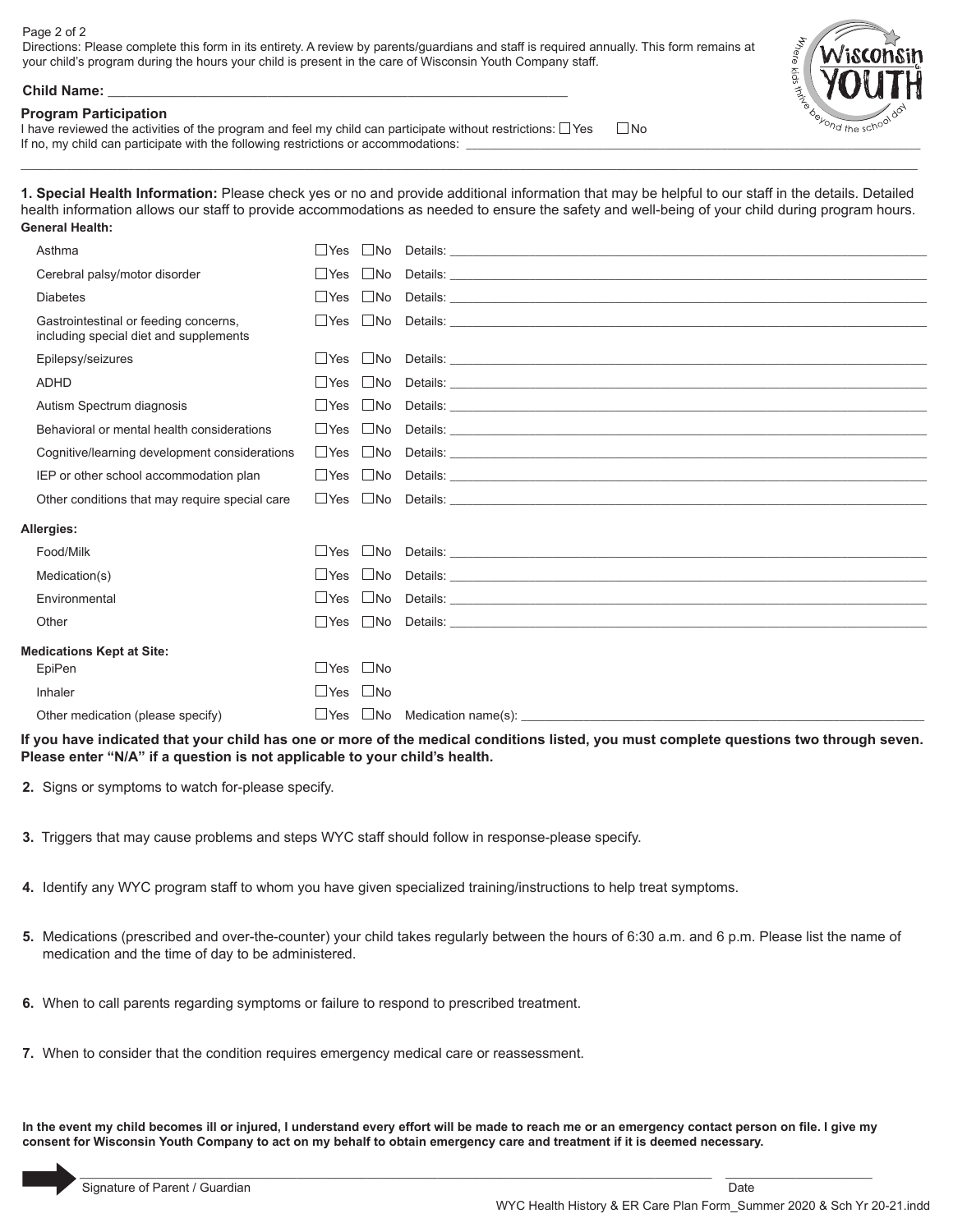#### **WYC Summer 2020: Payment of Fees & Account Security Policies Form**  Part III



### Child's Name

### **Payment of Fees**

- 1. I understand the \$25 weekly deposit towards each program is non-refundable and non-transferable, unless a program is full or canceled by WYC. (\$50 deposit for Wander Wisconsin trips and two week Immersion Camps.)
- 2. I understand that the remaining weekly fee (less deposit) is due by the end of the business day Monday (5 p.m.) five business days prior to the start of program, and that all required registration information must be submitted at least six business days prior to the scheduled program start date, or my child's enrollment may be withdrawn. If registering six business days prior to the start of program, payment is due in full and all forms must be complete at time of registration.
- 3. I understand that a late payment fee of \$20 will be assessed for payments not received by Monday, five business days prior to the scheduled program, and non-payment of fees may result in my child's removal from the program. I understand that a \$30 charge is assessed for each Non-Sufficient Funds (NSF) check or declined credit card transaction.
- 4. I understand written advance notice must be received by the administrative office to withdraw from or change scheduled attendance, provided space is available. Written notice must be received no later than the end of the business day six business days prior to the program start date being withdrawn from or changed. Failure to submit written cancellation on time will result in the liability of all fees paid and owed for that program.
- 5. I understand that fee credit will not be given if my child is absent from all or any portion of a confirmed program.
- 6. I understand if a program is full or cancelled by Wisconsin Youth Company for any reason, registering families shall have no claim other than a full refund.
- 7. I understand early drop-off and/or late pick-up outside of program time may result in a \$25 late fee per child for each 15 minute increment. Repeated infractions may result in removal from program.
- 8. I understand that if I am receiving assistance, I am responsible for any amount not paid by my funding source. Written verification from the funding source must be on file in the administrative office prior to confirmation of my child's enrollment.

My funding source is \_\_\_\_\_\_\_\_\_\_\_\_\_\_\_\_\_\_\_\_\_\_\_\_\_\_\_\_\_\_\_\_\_\_\_\_\_\_\_\_\_\_\_\_\_\_\_\_\_\_\_ Contact person \_\_\_\_\_\_\_\_\_\_\_\_\_\_\_\_\_\_\_\_\_\_\_\_\_\_\_\_\_\_\_\_\_\_\_\_\_ Phone number \_\_\_\_\_\_\_\_\_\_\_\_\_\_\_\_\_\_\_\_\_\_\_\_\_\_

2020 WYC - Summer Payment of Fees & Account Security Policies Form.indd

#### **I agree to the 2020 payment of fees.**



(Account Holder) Date

# **Summer 2020 Payment Schedule**

| <b>Enrolled Program Date</b> | <b>Payment Due Date</b> | Deposit | <b>Balance</b> | <b>Enrolled Program Date</b> | Payment Due Date | Deposit | Balance | <b>VV</b> |
|------------------------------|-------------------------|---------|----------------|------------------------------|------------------|---------|---------|-----------|
| June 15-19                   | June 8                  |         |                | July 20-24                   | July 13          |         |         |           |
| June 22-26                   | June 15                 |         |                | July 27-31                   | July 20          |         |         |           |
| June 29-July 2               | June 22                 |         |                | August 3-7                   | July 27          |         |         |           |
| July 6-10                    | June 29                 |         |                | August 10-14                 | August 3         |         |         |           |
| July 13-17                   | July 6                  |         |                | August 17-21                 | August 10        |         |         |           |

#### **I agree to the 2020 summer payment schedule.**



Signature of Parent/Guardian: <br>
(Account Holder) Date

#### **Reminder, subtract all deposits paid in advance.** Weekly Deposits:

- \$25/week for day camp, one week Immersion Camps and Middle School U
- \$50/trip for Wander Wisconsin
- \$50 for two week Immersion Camps • If enrolled in Circus Two Week Experience and/or Theater Immersion Camp (2 week camps) remaining amount of fees for both weeks is due Monday (5 p.m.) five business days prior to the start
- \*\*\***Dane Only** Fridays, August 14 & 21, there will be no after camp activities. All campers are to be picked up by 4 p.m.

of the first program week.

### **Account Access Password -** *Required*

The security of your enrollment information is important and we've taken steps to help keep it secure. When enrolling your child, you are required to create a unique password and answer at least one security question listed below. This verification is REQUIRED whenever you or someone you authorize calls or emails us regarding your information (i.e. balance due, pick-up persons) and whenever account holders submit written requests and information updates so that we can protect your privacy and only give the information out to you or the person you designate. We can ONLY provide enrollment information when the correct PASSWORD and/or SECURITY ANSWER are provided by an authorized user. *You may choose to keep your same password from previous Wisconsin Youth Company programs; however, you must confirm the password below.*

Please give us a password and the answer to at least one of the security questions listed below.

Account Access Password \_\_\_\_\_\_ \_\_\_\_\_\_ \_\_\_\_\_\_ \_\_\_\_\_\_ \_\_\_\_\_\_ \_\_\_\_\_\_ **(Maximum: 6 characters)**

Security Questions **(Please answer at least one of the following.):**

1. What street did you live on during high school? \_

2. Who was your childhood hero? \_

3. What is your Grandmother's maiden name?

# **Account Access -** *Optional*

In order to protect your privacy, we are unable to provide information to anyone other than an account holder or authorized user. Account holders are liable for the account, are able to request information and are able to make changes to the account. Authorized users are individuals authorized by the account holder to access information only. *As the account holder, you may authorize other individuals (e.g. a spouse and/or other parent) by listing their name(s) below.* 

\_\_\_\_\_\_\_\_\_\_\_\_\_\_\_\_\_\_\_\_\_\_\_\_\_\_\_\_\_\_\_\_\_\_\_\_\_\_\_\_\_\_\_\_\_\_\_\_\_\_\_\_\_\_\_\_\_\_\_\_\_\_\_\_\_\_\_\_\_\_\_\_\_\_\_\_\_\_\_\_\_\_\_\_\_\_\_\_\_\_\_\_\_\_\_\_\_\_\_\_\_\_\_\_\_\_\_\_\_\_\_\_\_\_\_\_\_\_\_\_\_\_\_\_\_\_\_\_\_\_\_\_\_\_\_\_\_\_\_\_\_\_\_\_\_\_\_\_\_\_\_\_\_\_\_\_\_\_\_\_\_\_\_\_\_\_\_\_

I authorize the following person(s) to be an **authorized user**, allowing him/her to access information on the account:

I authorize the following person(s) to become an **account holder**, allowing him/her to make changes to account information:

| Authorized Account Holder's Name and Signature - Required     |                                           |      |
|---------------------------------------------------------------|-------------------------------------------|------|
| Primary Account Holder Name:                                  | Signature:                                |      |
| <b>Print Name</b>                                             | (Primary Account Holder)                  | Date |
| Optional Additional Account Holder Name:<br><b>Print Name</b> | Signature:<br>(Additional Account Holder) | Date |